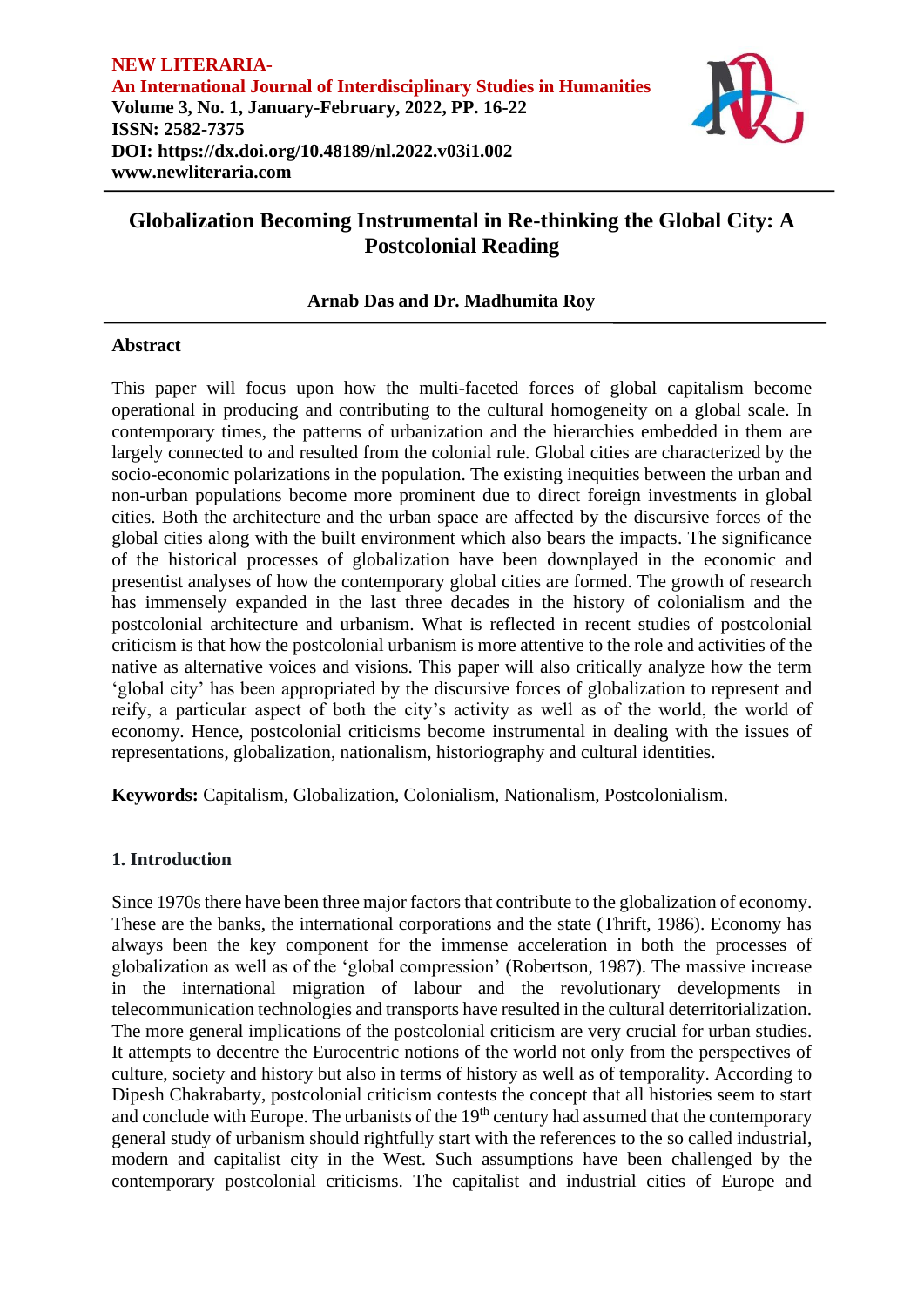America bears no autonomous understanding themselves rather they become understandable through references to the economies of the colonial space, processes of urbanization, market systems and culture. There had been many urban revolutions and many other systemic operative structures of cities in the course of the world history apart from the undeniable global importance of the relationships that existed between the industrial urbanism and capitalism. The assumption of 'modernity' is problematic in the sense that it is a term that refers to history or time instead of giving any importance to space. It also does not refer to culture as a way of life. The perceptions of modernity differ simultaneously with the differences in conditions and places. There are many differences between colonial modernity and metropolitan modernity. Similarly, Christian modernity differs from the Islamic modernity. Ethnicity in terms of racial and cultural diversity had been one of the chief characteristics of the 'modern' Western city. It was also a significant characteristic of Batavia in the latter half of the 18<sup>th</sup> century (Taylor, 1983) and that was long time before it had also become an important characteristic of London or Paris.

Over the last two decades the Western epistemological hegemony and the linguistic dominance of the English have become predominant worldwide. As a result, some of the most extensively circulating urban studies seem to reflect an apparent uniformity in many cities all over the world as they have been narrated through different inter-connected systems of representations. The urban political economy as a discipline through its concepts and narratives have emanated such effects that reduce the wider diversities exiting in different landscapes, topographies, architectures, cultures, languages, histories, identities, memories, religions and polities. It also reduces differences and struggles to bring uniformity and collective wholeness in a series of selective urban social movements, state interventions and collective consumptions. The conceptual invention of the world or the global city widely stems from the dominant American academy which has launched new paradigms by prioritizing the so-called global economy after focusing upon a few cities in Europe or United States and which is supposed to have its roots in Los Angeles or New York (Knox & Taylor, 1995). The postcolonial critic J. S. Duncan has pointed out Burgess' theory of the city, named as 'concentric zone' in the Chicago school of urban sociology and the effects of this theory were to ensure that all the other cities should be different from Chicago (Duncan, 1996). Similarly, therefore the paradigmatic effects of the world or global city were to instigate both the scholars and the municipal officials to question about the definition of a 'global city'. The fixations, with specific socially constructed concepts of the economy and capitalism, did not direct any reference to the global, cultural and historical conditions in which such concepts were formed, left many questions unanswered regarding the global cities worldwide and the lives of the people lived there. Earlier postcolonial criticisms used to assume that the economic or capitalist paradigms or the theories of those paradigms could create particular socio-cultural worlds which could have significance for those who used them. In contemporary postcolonial criticism to imagine that the universal application of the assumptions of the dominant paradigms can give many different insights about particular places by denying any reference to the histories, memories, diverse identities, politics and subjectivities which exist in particular cities is an illusion.

#### **2. Literature Review and Discussion**

*.*

What is most conspicuous in urban studies, bearing cross-cultural characteristics, is the absence of any reference to the growing societal power and influence of the religious institutions and movements in many cities all over the world. But this does not simply signify that there are particular cities (Jerusalem, Varanasi, Tehran, Belfast, Rome etc.) in the world where to promote and to defend specific religious traditions and identities over centuries have been the defining forces in framing the space and cultural politics of the cities. Hence, the so-called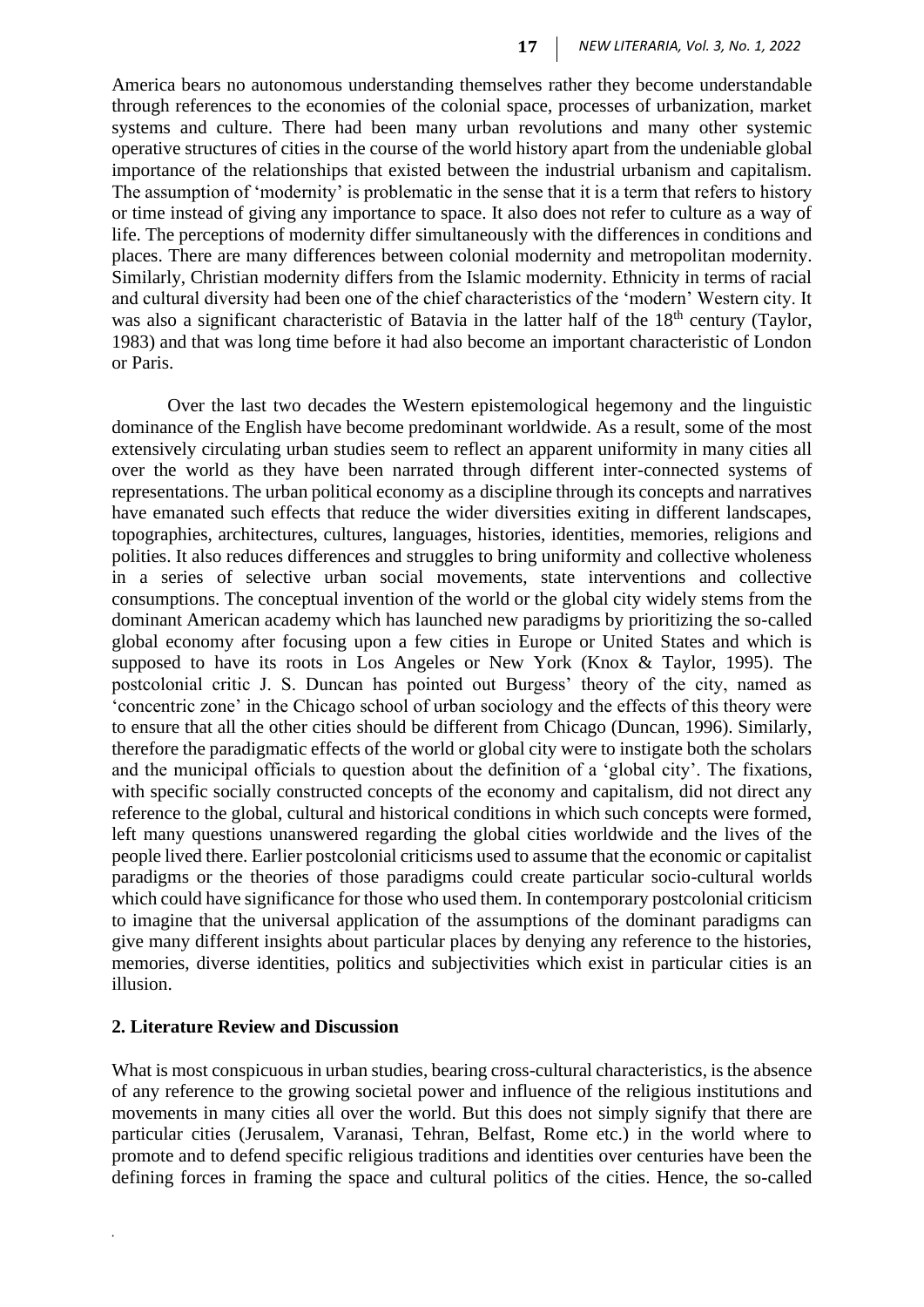'global cities' are shaped by specific religious worldviews and are overwhelmingly and unquestionably understood as 'Christian'. Apart from the cities being the central sites of economic activities, they also act as the sites and symbols of cultural capital. Mostly in recent times the sacred cities particularly have become the sites of intensive religious and political struggles. As for examples of the urban cities with their high-rise buildings becoming the sites of violent religious and political struggles, we may refer to Ayodhya and Amritsar in India, Makka and Jerusalem, significant religious cities, in the Middle East and the World Trade Centre, bearing prominent evidence of violence, in New York. In Europe through the sacral violation and desecration of the old commemorative monuments and past cemeteries new identities have been formed and inscribed. Those new identities have resulted into the sticking of the sacred texts onto the walls of the working classes just as once the graffiti used to be painted. The 1998 communal violence in Jakarta can be referred to in this context. Many of the Indonesian ethnic shops were abolished in that communal violence but those shops that displayed particular Islamic symbols were exempted. The recognition that the subjects living in a world formed by religious beliefs and political worldviews or through alternative reactions that are secular regarding their operational responses can not be inhibited from any agnostic position. The ideological inflations connected to nationalism as well as neo-imperialism reflecting in the proclamations made by New York or London of being global are not at all unconnected to other cities that are simply national.

The contextual viabilities of the terms namely global and globalization are highly contentious. Metaphorically, the term global can be used to refer to the complete or total whole and in a literal sense it may refer to the encompassing of the entire terrestrial globe. In terms of the  $20<sup>th</sup>$  century economic globalization the conceptual aspects of global or globalization appear to be entirely appropriate in dealing with the global financial services, marketing, gross productions and global warming etc. But when it comes to the applications of those terms in the realms of humanism, society and culture, they appear to operate dubiously. At times the term global seems to be either too broad or too parochial in making advancements to specific economic and ideological agendas. The significance of the transactional forces has been emphasized by all the global discourses. The disruptions, disturbances and denial of the global identity are not revealed due to the multiple everyday practices of coding and decoding, carried out by the global discourses (Kusno, 2000). The global discourses are not merely positioned in the space or place where from they got originated but also from where they have attained disseminations and resulted in utmost consumptions. The material conditions have not only served as the very foundations of both the concepts – global and globalization but they have also made the means of communications such as satellites, electronic platforms, telematics accessible to the global population and have also transformed them into global market commodities. Whenever they refer to globalization, it is described as a highly biased and very uneven process (McGrew, 1992). On the other hand, they designate the global as such a phenomenon which sometimes appears as a discursive privilege for some population and for some others it is completely irrelevant (O'Byrne, 1997). The term global in its connotative sense is mostly ineffective in any of its total, singular or unitary ways of being operative as a metaphor. It fails to identify any of the particular or collective aspirations or desires for the future in worldwide myriad sites. In this postmodern era over the last two decades the urban political economy being a dominant paradigm has secured a significant mark in urban studies (Harvey, 1989; Watson & Gibson, 1995). Initially the economic discourse gained its predominance all over the world and the global cities in the latter-half of the twentieth century (Knox & Taylor, 1995). The disintegration of regimes of the eastern Europe had offered new spaces to be analyzed critically at that time. The new concerns regarding the identities, cultural differences and also the representation which had emerged in relation to the global cities could not be addressed properly by the theoretical paradigms of the structuralist analytical approaches. The twentieth century global economic discourse had also failed in addressing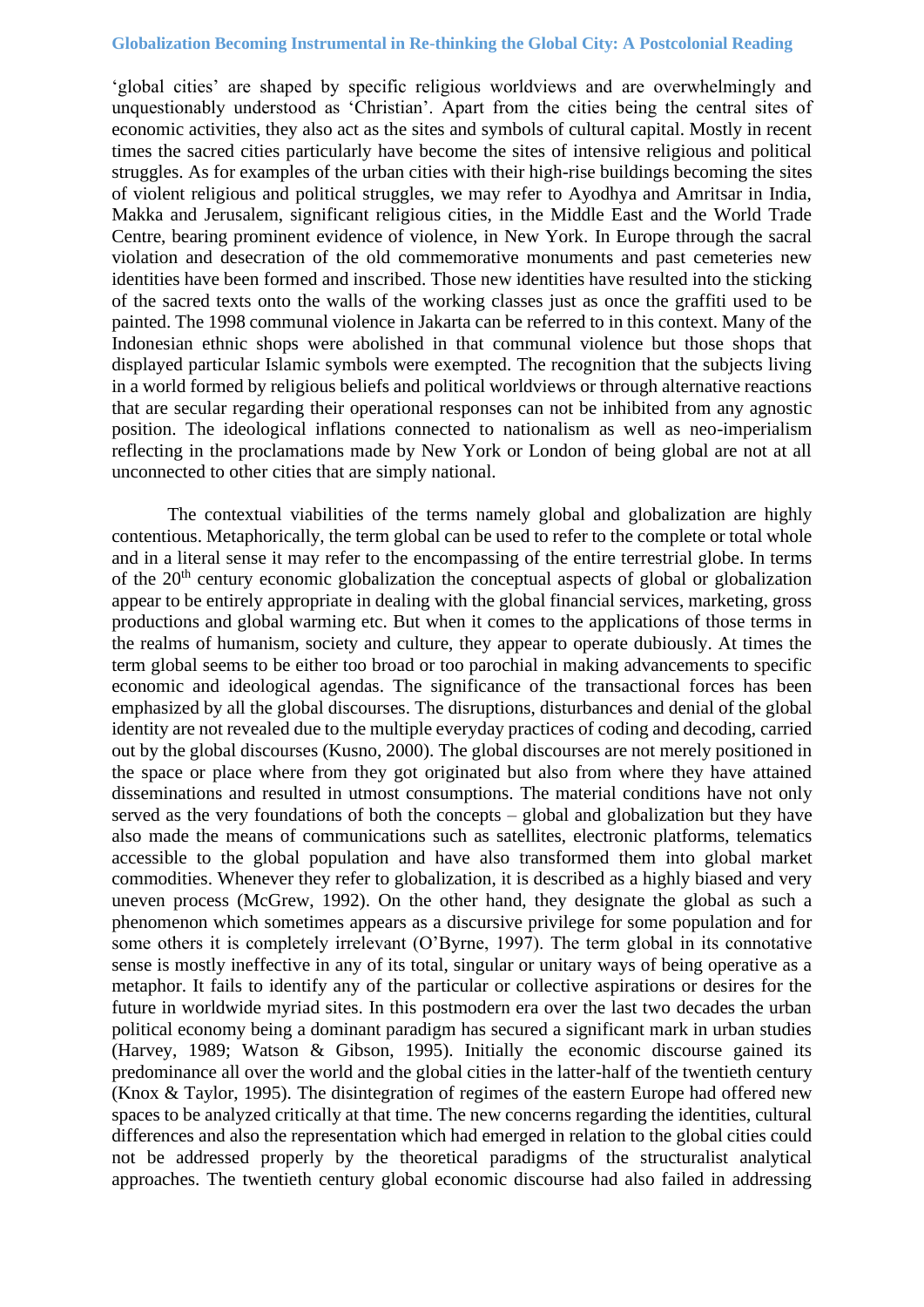particular questions bearing urban and architectural symbolisms which were the central concerns of that discourse. The cultural studies had dealt with representations in much of the theoretical literature. These representations sometimes included how meanings were produced through different languages, images and discourses and sometimes they exhibited how linguistic discursivity and visual images overlapped each other as systems of representations (Hall, 1997). But cultural studies failed to define either the symbolic or the built spaces of the global cities.

For over a decade the intensely growing field of postcolonial theory and criticism had literary studies as for its central matter of concern (Moore-Gilbert, 1997). As a narrative recollection of the colonial past and a fruitful gesture towards a pleasant future are reflected in the essays of *Postcolonial Spaces* (Nalbantoglu and Wong, 1997). In this work the Marxism seemed to have been downgraded to obscurity despite its sustaining the paradigm of the urban political economy for over two decades. Capitalism had never been assumed as an issue of conflict or debate. The colonial spaces started to draw meanings through the process of cultural translation and through the agency of native people as was addressed and contextualized in the work of Yeoh (Duncan,1996). Sir Thomas More described in his "*Utopia"* (1982) how the originator of an imaginary society had to sacrifice his life to build such a society which was to have a passionate religious belief or ideology as for its very foundations. It was such a society where people could equally participate in and practise Christian communism and all the activities which included education, housing, government, religion, food, clothing war etc. All the Utopians used to share a common belief that the world was ruled by a good and just God. In contemporary times the term 'utopian' is used to refer to an ideal state of social or political perfection which stands against any impractical notions of improvements related to society or politics (More, 1982). The implicit contradictions do neither concern the conditions nor the material aspects of capitalism, environmental issues, colonialism and imperialism. Their functioning should focus upon not how to abolish existing settlements for the sake of establishing new ones rather how the existing situations can be improved. To deal with this new global world what is needed is to have a historical understanding of concepts that are contingent upon history and through which this global world can be put into a new order. Knowledge and imagination both are required to think of a utopian world. Apart from that, which is also very significant is to have a better understanding of the history of the colonial cities and also of the so-called 'Third World'. The future had been pre-figured with much more accuracy in places like Kolkata or Singapore in terms of culture and society of the early twentieth century and the space also played a vital in that. But such a futuristic vision couldn't have been possible in case of London or New York (King, 1991). After the abolition of the twentieth century social experiments what we can now witness is a 're-feudalisation' of the European and American society. This can be seen as an increased relegation into suburban fortresses (Ellin, 1997). In the latter-half of the twentieth century what has become very prominent is that the First and Third World cities have become very similar in distinctive ways. But there have been ever-widening gaps between the two classes of the society – the rich, having the potentiality to secure astronomically high financial assistance, and the poor, permanent members of an impoverished and unemployed class. There have been differences galore in varying degrees between them in the simultaneous existence and production of exuberant office towers and big apartments and the lower-class poverty and vagrancy; classes with residential privileges and classes with the curses of social marginalization and criminal activities. The simultaneous existence of unity, diversity and segregation in terms of ethnicity, race and culture both in the First and the Third World cities have burgeoned to take on the historical characteristics of the colonial cities (King, 1976). The following are the ways in which the issue of the globalized market has been left unchecked and this has resulted in the simultaneous aggravation as well as reduction of the socio-economic divisions through differences in spatial categories. Estimating the last three decades of the twentieth century it

*.*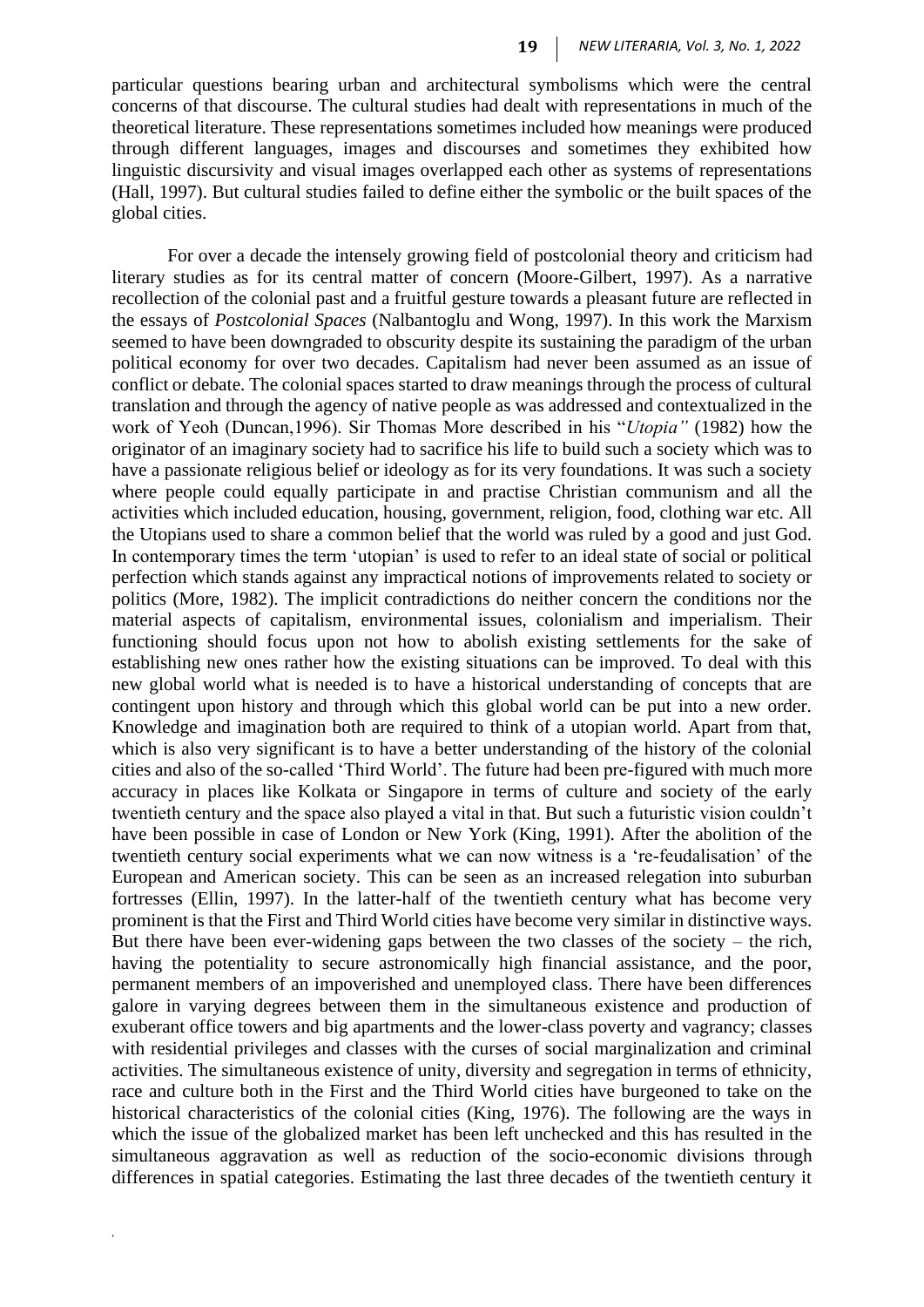becomes evident that the differences between the cities and the rural areas in the Third World countries have been diminished and the events have historically been the same in the Western countries as well. Simultaneously, there have been an exacerbation in the scale of differences between the rich and the poor in both the First and the Third World cities. The same logic is applicable to understand the global market networks and the processes through which the global capitalism both reduces as well as degenerates the socio-economic and spatial differences in various cities all over the world. Therefore, the socio-economic and technological standards of the global cities have become increasingly alike even though they continue to possess cultural differences. The spatial differences such as urban and architectural designs and physical forms in the global cities have been lowered down and the globalized population assumes them as being the same. This near uniformity between the them (the global cities) can be interpreted as being the result of the transnational transports of ideologies of the architectural designs, construction materials, transfers of technologies and consumer products. The interests of capitalism have been partially operational through the differences in drawing spatial similarities between the global cities worldwide (Hall, 1991). But the tendencies that have led globalization to exacerbate the differences between the global cities have been the inherent cultural differences and the identity concerns (Robertson, 1992; Nederveen Pietersee, 1996). There have been certain tendencies in the globalized professions of architectural designs and urban or city planning that inextricably seek to give any particular city a visually and spatially distinctive image to the degree to which the global cities appear alike in the gaze of an external observer though for a transnational traveller the real difference becomes prominent in the absence of the local consciousness in the contemporary postcolonial existence of the global cities.

In the last few decades of the twentieth century there had been certain developments that had resulted in a shift to the forms of not only of the city states but also of the city identities. At first, the notions of predetermined national identities, which were introduced in 1989 with the collapse of the Soviet empire, had been destabilized and they also included the subsequent turbulences which were associated with re-forming the national identities in the ever-expanding globalized world. In the twenty first century there had been massive increase in the developments of mobility and migration. Some of those developments had been permanent and some were temporary though both categories had resulted in a massive diaspora. This worldwide diasporic mobilizations of different peoples with their personal and collective connections had been diffused with business and property related interests across different states. Such transmigrations had generated some identity effects that could never be described as singular (Glick Schiller, et al., 1995). These diasporic mobilized people possessed multiple identities and they deployed them wherever they found them suitable to their advantage. The influences and impacts of internet, electronic media, cell phones etc. have empowered people theoretically to make individual and collective decisions freely. The constant needs for updating and changing electronic equipment, software; introduction of new technologies and products and the demographic impacts resulting from such technological changes had necessitated people to retain close contacts with the global cities. The demographic changes that occurred around 1996 had turned half of the world's population to become urban though such historical events passed unnoticed or largely unrecognized (Clark, 1998). Hence, it was not surprising at all that many socio-cultural theorists and visionaries had observed the nation states as the obsolete forms of political, cultural, socio-economic and spatial organizations. Due to economic globalization the significance of the nation states started to shrink. At the same time different big alliances or geopolitical coalitions were formed between the global cities such as North American Free Trade Agreement (NAFTA), Southeast Asia Treaty Organization (SEATO) etc. and many other blocs were also formed between various groups of cities with specialized production services and homogenous ideological and political doctrines. The populations with cultural diversity had been located by both colonialism as well as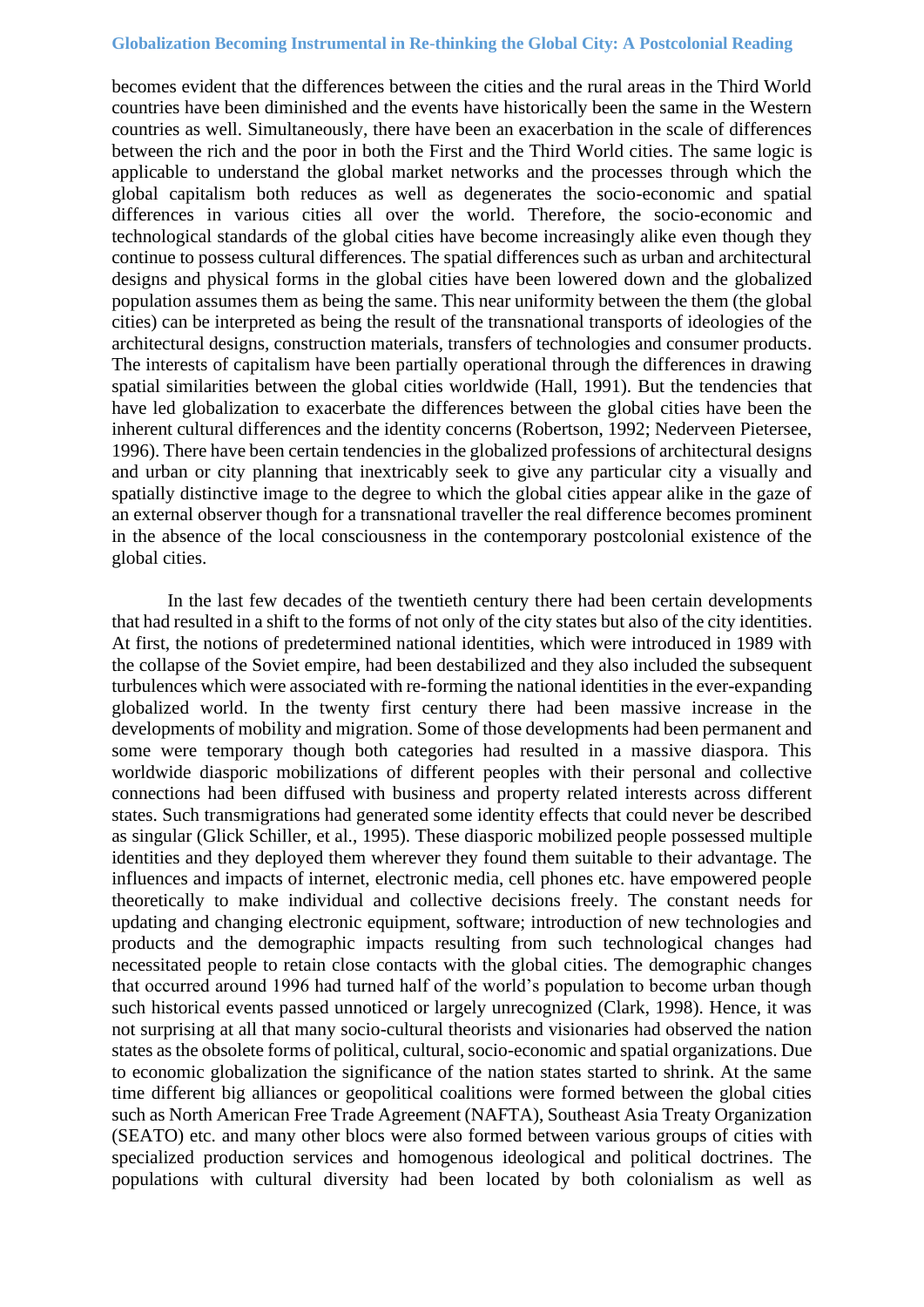transnational capitalism in the global cities worldwide and that had also encouraged differences and diversities in the functioning of the global cities.

## **3. Conclusion**

*.*

The use of the term 'global city' can be traced back to the 1980s to refer to the centres of command of the global economy and the global urban operative system. At the very beginning the term had been applied for the main global economic centres – London, Tokyo and New York – that were atop the global urban hierarchy. But gradually the term started to be used interchangeably with terms such as 'world cities. They serve as the key nodes for different functional categories in the transnational urban network. They function as the centres of financial activities, global corporation headquarters, significant transportation nodes, international business institutions and industrial manufacturing centres. Many of the presentday global cities all over the world can be said to have historical territorial reach and infrastructure related communications that can be associated easily with the imperial cities. Globalization as a historical phenomenon described in the accounts given by Robertson, King or Hopkins has been attributed less importance in the evaluations made by the presentist as well as the economic thinkers on the formation of the present-day global cities. Hopkins categorized the different phases of globalization by suggesting that different historical ears contributed to the discursive process of globalization. He refers to globalization's taking its form since the archaic era through the early modern age, the imperial era of the eighteenth century and also through the form of postcolonial globalization of the twentieth century. In laying the socio-economic, cultural and political foundations of the global cities all over the world imperialism has played a significant role both formally and informally. This imperial contribution to the formation of the global cities has been underestimated in literature as is done to the phenomenon called postcolonial migration when the populations shifted from the colonies to some other postcolonial states or to the metropoles. The postcolonial intellectuals from the major global cities such as UK, Australia, Canada and the United States have caused the developments of specific postcolonial cultures and different oppositional forms of knowledge and attempted to dislodge the dominance of the Eurocentric knowledge structure. The English language skill in the postcolonial era of the twenty-first century and the development of the information technology with higher levels of education contributed to the transfer of cultural institutions, employment in different customer services, transcriptions related to medical issues across different global cities in different countries such as USA, Britain, India etc. and that have ultimately brought great impacts in building and developing the postcolonial global urban life. The agglomeration of the global population through the networking of the information technology has enriched the economic advantages of the postcolonial global cities. In contemporary times the magnet of the global city has foregrounded the issues such as the need of being global rather than merely being remained as national and also the concerns of the global human rights. Hence the global cities have become the sites where different global cultures get produced through different disciplines such as science, religion, arts and politics and they have also become the central sites of global outcry, protest and terrorism.

## **Reference**

- Clark, D. (1998). Interdependent urbanization in an urban world: a historical overview*. The Geographical Journal*, *164*(1), 85-95.
- Duncan, J. S. (1996). Me(trope)olis: Or Hayden White among the urbanists. In A. D. King (Eds.). *Re-Presenting the City: Ethnicity, Capital and Culture in the Twenty-First Century Metropolis.* Macmillan.

Ellin, N. (1997). *Architecture of Fear.* New York: Princeton Architectural Press. Glick Schiller, et al. (1995). From immigrant to transmigrant: theorizing transnational